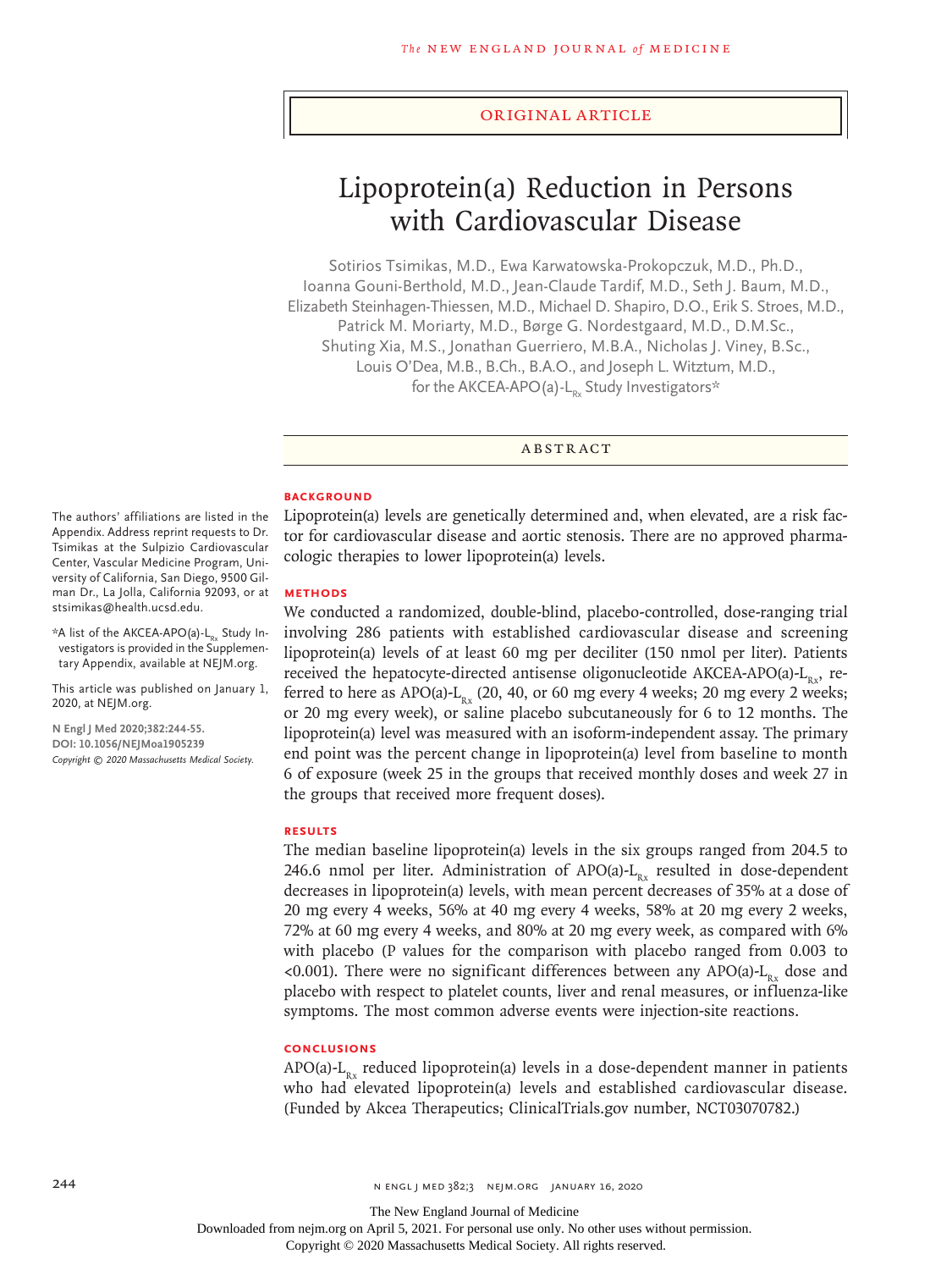I POPROTEIN(A) IS COMPOSED OF A LOW-<br>density lipoprotein (LDL)-like moiety bound<br>covalently to apolipoprotein(a).<sup>1,2</sup> Lipopro-<br>tein(a) potentially contributes to cardiovascular ipoprotein(a) is composed of a lowdensity lipoprotein (LDL)–like moiety bound covalently to apolipoprotein(a).<sup>1,2</sup> Lipoprodisease through proatherogenic effects of its LDL-like moiety, proinflammatory effects of its oxidized phospholipid content, and prothrombotic effects through its inactive, plasminogen-like protease domain on apolipoprotein(a). Mechanistic, epidemiologic, and genetic evidence reported over the past 20 years provides support for the idea that elevated plasma lipoprotein(a) is an independent genetic risk factor for cardiovascular disease and calcific aortic-valve stenosis.3,4 In contrast, genetically determined low levels of lipoprotein(a) (<30 mg per liter [<75 nmol per liter]) are associated with a decreased risk of cardiovascular disease but not of other non–cardiovascular disease adverse phenotypes.5

There are currently no approved pharmacologic therapies that specifically target lipoprotein(a). Antisense oligonucleotides (ASOs) inhibit the production of apolipoprotein(a) in the hepatocyte, the source of approximately 99% of plasma lipoprotein(a).6 Preclinical proof-of-concept studies have established that ASOs targeting hepatic *LPA* messenger RNA (mRNA) specifically reduce plasma levels of lipoprotein(a).<sup>7,8</sup> Subsequent phase 1 and 2 studies of a non–hepatocyte-targeted, second-generation ASO showed lowering of lipoprotein(a) levels in healthy participants who had elevated lipoprotein(a), as well as in patients with established cardiovascular disease and elevated plasma levels of lipoprotein(a). $9,10$ Advances in directing ASOs to hepatocytes by conjugation with a triantennary *N*-acetylgalactosamine (GalNAc<sub>3</sub>) moiety, a high-affinity ligand for the asialoglycoprotein receptor on the surface of hepatocytes, have resulted in large increases (by a factor of 15 to 30) in their potency, $10$ with implications for improvements in the sideeffect profile and safety of ASOs.<sup>11,12</sup> AKCEA-APO(a)- $L_{Rx}$  — here referred to as APO(a)- $L_{Rx}$ and previously called IONIS-APO(a)- $L_{Rx}$  — is a GalNAc<sub>3</sub>-conjugated 2'-methoxyethyl chimeric second-generation ASO drug targeted to *LPA* mRNA. In a phase 2a trial, APO(a)- $L_{Rx}$  was shown to result in a dose-dependent reduction of 66 to 92% in circulating lipoprotein(a) in participants with elevated lipoprotein(a) levels.<sup>10</sup> The long halflife of APO(a)- $L_{Rx}$  (approximately 1 month) that was observed in that trial prompted us to consider longer dosing intervals in the trial we report here.

#### **METHODS**

# **Trial Design**

We conducted this phase 2, dose-ranging, randomized, double-blind, placebo-controlled trial evaluating APO(a)- $L_{Rx}$  at 30 sites in five countries. Patients were randomly assigned to one of five groups; within each group, randomization was performed in a 5:1 ratio (APO(a)- $L_{p}$ :placebo) (Fig. S1 in the Supplementary Appendix, available with the full text of this article at NEJM.org). The patients in each group were given one of five regimens, with APO(a)- $L_{R_x}$  or placebo administered subcutaneously, for a minimum of 6 months: APO(a)- $L_{Rx}$  at a dose of 20 mg every 4 weeks, 40 mg every 4 weeks, 60 mg every 4 weeks, 20 mg every 2 weeks, or 20 mg every week or physiologic saline placebo. By week 25, the groups receiving monthly doses would have reached 6 months of exposure (after the week 21 dose); however, the groups receiving doses every 2 weeks or every week would have reached only 5.5 and 5.75 months of exposure, respectively. Therefore, the timing of the analysis of the primary efficacy end point was moved to week 27 for these groups.

To collect additional long-term safety and efficacy data, treatment was continued up to 1 year or until the last enrolled patient had reached 6 months of treatment. The post-treatment follow-up period lasted 16 weeks to account for the long half-life of the drug.<sup>11</sup> Site visits were scheduled to occur every 4 weeks to collect efficacy and safety data. Platelet counts and renal-function tests were performed every 2 weeks, and liverfunction tests were performed every 2 weeks for the first 3 months and monthly thereafter throughout the treatment period. The platelet count was analyzed simultaneously by both central and local laboratories, and APO(a)- $L_{p}$  or placebo could be administered only if recent (within 14 days) platelet-count results were available. Monitoring and stopping rules, which were prespecified in the protocol (available at NEJM.org), included threshold limits on platelet count and renal and liver function.

Akcea Therapeutics sponsored the trial and was responsible for its conduct and oversight, the collection and management of the data, and the statistical analyses and data interpretation.

The New England Journal of Medicine

Downloaded from nejm.org on April 5, 2021. For personal use only. No other uses without permission.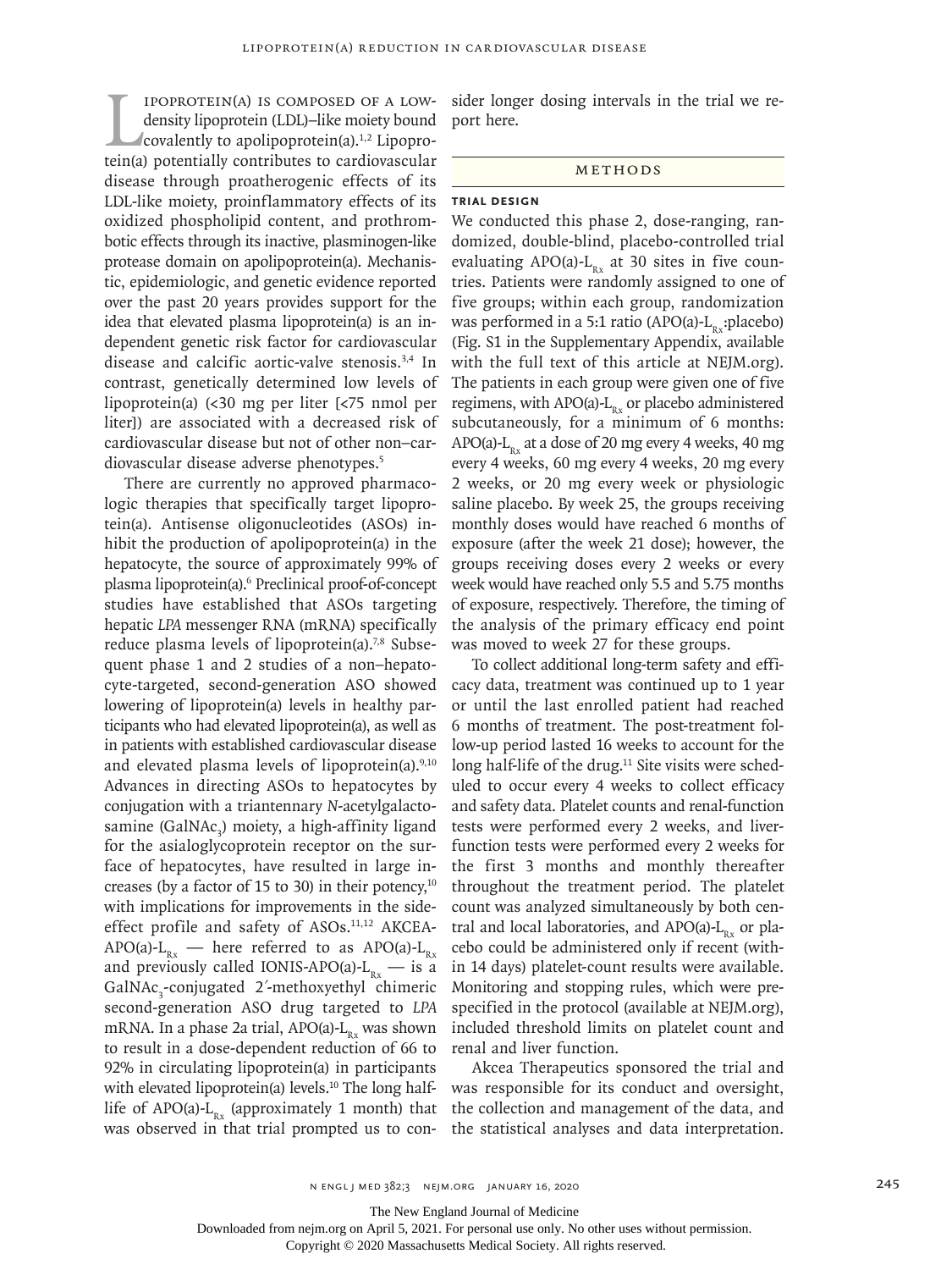The protocol was approved by the relevant health authorities, institutional review boards, and ethics committees. An academic author and an author who is an employee of the sponsor wrote the first draft and last submitted draft of the manuscript and vouch for the completeness and accuracy of the data and for fidelity of the trial to the protocol. All the authors participated in revising the manuscript.

# **Eligibility**

Patients who were 18 to 80 years of age and had established cardiovascular disease and an elevated screening plasma lipoprotein(a) level (≥60 mg per deciliter [150 nmol per liter]) were eligible for enrollment. Patients who were being treated with lipid-lowering medications could be enrolled if they had been on a stable drug regimen for 4 weeks before screening and were expected to remain on that regimen during the trial. Exclusion criteria included acute coronary syndrome, major cardiac surgery, or stroke or transient ischemic attack within 6 months before screening; coronary, carotid, or peripheral revascularization, major noncardiac surgery, or lipoprotein apheresis within 3 months before screening; heart failure of New York Heart Association (NYHA) class IV; uncontrolled hypertension (systolic blood pressure, >160 mm Hg; or diastolic blood pressure, >100 mm Hg); an estimated glomerular filtration rate of less than 60 ml per minute; a ratio of urine protein (in milligrams) to creatinine (in grams) of 250 or greater; a ratio of urine albumin (in milligrams) to creatinine (in grams) of 100 or greater; an alanine aminotransferase or aspartate aminotransferase level exceeding twice the upper limit of the normal range; an alkaline phosphatase or total bilirubin level exceeding the upper limit of the normal range; a platelet count lower than the lower limit of the normal range; a history of major bleeding or high risk of bleeding diathesis; and use of anticoagulant drugs. Additional details, including those of the laboratory measurements, are provided in the Supplementary Appendix. Trial participants provided written informed consent.

# **End Points**

The primary efficacy end point was the percent change in lipoprotein(a) level from baseline to the primary analysis time point at 6 months of exposure (week 25 or week 27) in each APO(a)-

 $L_{p_{x}}$  group as compared with the pooled placebo group. The unranked secondary end points, which were analyzed in the same way, were the percent change from baseline in LDL cholesterol level, the percent of patients with a plasma lipoprotein(a) level of 50 mg per deciliter (125 nmol per liter) or lower, the percent of patients with a plasma lipoprotein(a) level of 30 mg per deciliter (75 nmol per liter) or lower, the percent change from baseline in apolipoprotein B level, the percent change from baseline in the level of oxidized phospholipids on apolipoprotein B, and the percent change from baseline in the level of oxidized phospholipids on apolipoprotein(a).

# **Statistical Analysis**

The power calculations are shown in the Supplementary Appendix. All efficacy analyses were performed with the full analysis set, defined as all patients who had undergone randomization and had received at least one dose of  $APO(a)-L_{n}$ . or placebo. The primary end point and secondary end points for oxidized phospholipids on apolipoprotein B, oxidized phospholipids on apolipoprotein(a), LDL cholesterol, and apolipoprotein B were analyzed with the use of an analysis of covariance model with treatment groups as factors and the log-transformed baseline value for each respective measure as covariate. Responder analyses (i.e., in which each patient is considered as either having a response or having no response) were performed with the use of a logisticregression model with the log-transformed baseline level of lipoprotein(a) as the concomitant variable. Missing data for the primary and secondary efficacy end points were handled with a multiple-imputation model containing baseline and postbaseline values, stratified according to treatment group. The imputations were performed for postbaseline values by the Markov chain Monte Carlo method. Supportive efficacy analyses over time, including primary and secondary efficacy data with data collected beyond the primary analysis time point, were performed with a mixed model of repeated measurements. Because of the exploratory nature of this phase 2 trial, the P values and widths of the 95% confidence intervals were not adjusted for multiplicity. All safety analyses were performed in the safety population, defined as all patients who underwent randomization and received at least one dose of APO(a)- $L_{Rx}$  or placebo.

246 **1.2.2.2 n** engl j med 382;3 nejm.org January 16, 2020

The New England Journal of Medicine

Downloaded from nejm.org on April 5, 2021. For personal use only. No other uses without permission.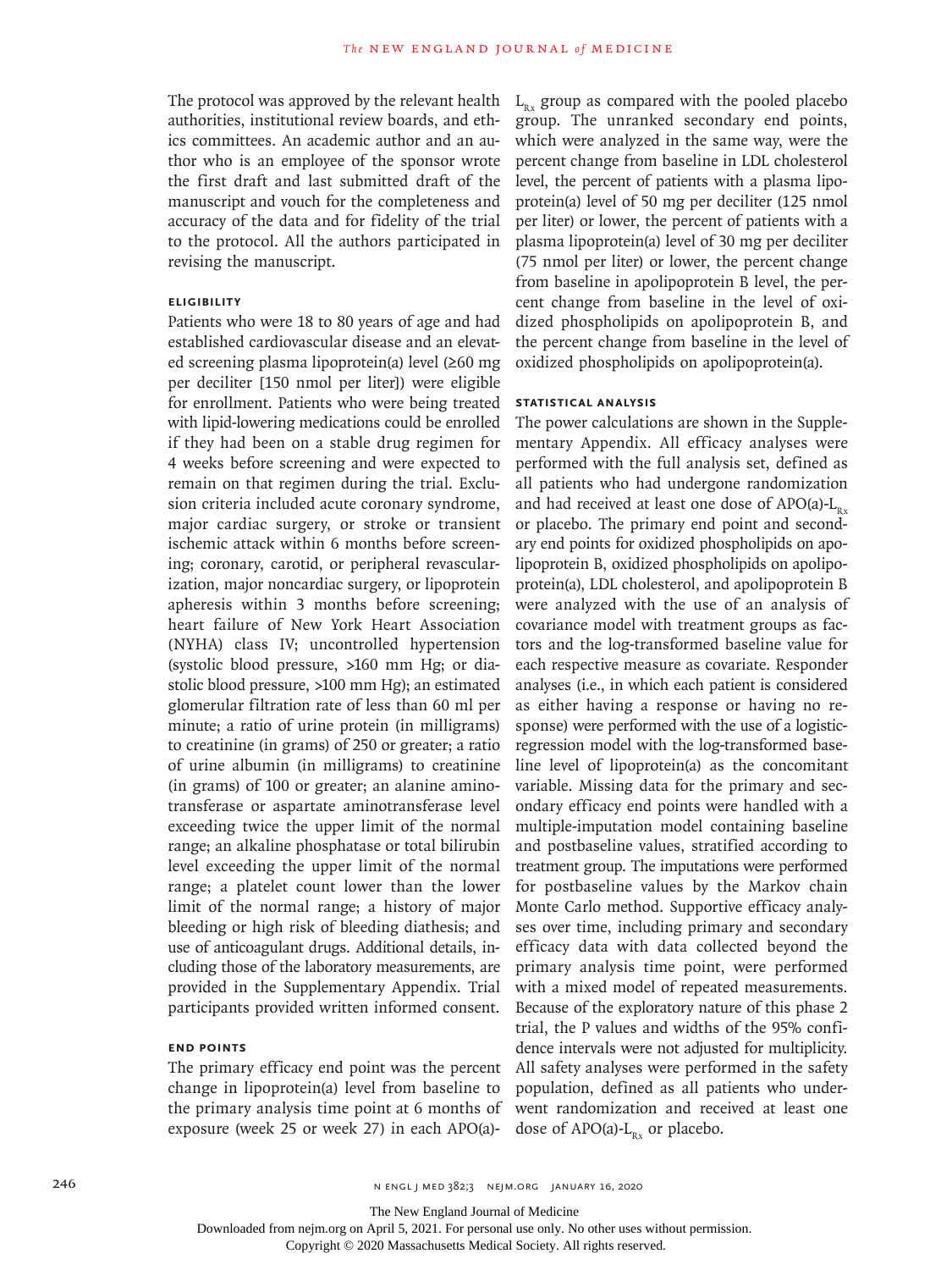## **RESULTS**

#### **Patients**

Of the 459 patients who underwent assessment for eligibility, 286 were randomly assigned to one of five APO(a)- $L_{R_x}$  regimens or placebo (Figs. S1 and S2). The first patient underwent randomization on March 27, 2017, and the last patient underwent randomization on January 16, 2018.

The mean (±SD) duration of treatment was 31.6±11.5 weeks (median, 32.1) among patients who received APO(a)- $L_{R_x}$  and 31.2±12.0 weeks (median, 34.0) among those who received placebo. Approximately 60% of patients were younger than 65 years, and more than 30% were women (Table 1). By protocol design, all patients had established atherosclerotic cardiovascular disease, most commonly coronary artery disease; 4.5% had both carotid and peripheral artery disease. Between 35% and 54% of patients in each group had premature coronary artery disease, defined as a first cardiovascular event before 55 years of age for men and before 65 years of age for women. A majority of patients had a family history of coronary artery disease, and approximately one third had familial hypercholesterolemia. At trial entry, approximately 80 to 90% of the patients were receiving statin therapy, 50% were receiving ezetimibe, and 20% were receiving a PCSK9 inhibitor.

At baseline across all groups, median levels of lipoprotein(a) ranged from 205 to 247 nmol per liter (the upper limit of the normal range is 30 mg per deciliter [75 nmol per liter]), $<sup>13</sup>$  median</sup> levels of oxidized phospholipids on apolipoprotein B ranged from 20.3 to 24.6 nmol per liter (the top quartile in the general population is >8 nmol per liter), and median levels of oxidized phospholipids on apolipoprotein(a) ranged from 61.9 to 67.3 nmol per liter (the top quartile in the general population is >20 nmol per liter). Mean LDL cholesterol levels ranged from 67.6 to 89.3 mg per deciliter (1.75 to 2.31 mmol per liter). Mean estimated corrected LDL cholesterol levels ranged from 40.8 to 56.4 mg per deciliter, if it is assumed that 30% of lipoprotein(a) mass is cholesterol.<sup>14</sup>

# **Mean Percent Change in Lipoprotein(a) Level**

At 6 months of exposure (25 or 27 weeks), dosedependent mean percent reductions in lipoprotein(a) from baseline were noted in all the APO(a)- $L_{R_x}$  groups, with decreases of 35% at a dose of 20 mg every 4 weeks, 56% at 40 mg every 4 weeks, 58% at 20 mg every 2 weeks, 72% at 60 mg every 4 weeks, and 80% at 20 mg every week, as compared with 6% for the pooled placebo group (P value range for the comparison with placebo, 0.003 to <0.001) (Fig. 1A). The two regimens of the same monthly dose (40 mg) — 40 mg every 4 weeks and 20 mg every 2 weeks — lowered lipoprotein(a) to similar extents. The lipoprotein(a)-lowering effect was noted within the first month and reached near-maximal effect by week 16 (Fig. 1B). In addition, dose-dependent absolute reductions in lipoprotein(a) levels were observed in all the APO(a)- $L_{R_x}$  groups (Table 2). The lipoprotein(a) levels returned to baseline within 16 weeks after the last dose (Fig. S3), a finding consistent with previous observations.10 The mean percent changes in the lipoprotein(a) level in individual patients in each treatment group are shown in waterfall plots in Figure S4.

# **Percent of Patients Attaining Prespecified Lipoprotein(a) Levels**

The percent of patients with a lipoprotein(a) level of 50 mg per deciliter (125 nmol per liter) or lower at 6 months of exposure was 23% in the group that received 20 mg of APO(a)- $L_{Rx}$  every 4 weeks, 63% in the group that received 40 mg every 4 weeks, 65% in the group that received 20 mg every 2 weeks, 81% in the group that received 60 mg every 4 weeks, and 98% in the group that received 20 mg every week. The corresponding odds ratios for this end point in comparison with the placebo group were 5.0 (95% confidence interval [CI], 1.2 to 21.0), 31.1 (95% CI, 7.3 to 131.4), 43.8 (95% CI, 9.8 to 195.0), 122.8 (95% CI, 24.0 to 627.4), and 1124.6 (95% CI, 109.3 to 11,571) (Fig. 1C).

The percent of patients with a lipoprotein(a) level of 30 mg per deciliter (75 nmol per liter) or lower at 6 months of exposure ranged from 6% in the group that received 20 mg every 4 weeks to 71% in the group that received 20 mg every week. The odds ratios for this end point in comparison with the placebo group were 7.3 (95% CI, 0.3 to 155.3) for 20 mg every 4 weeks, 27.9 (95% CI, 1.5 to 521.5) for 40 mg every 4 weeks, 59.9 (95% CI, 3.2 to 1128.0) for 20 mg every 2 weeks, 113.9 (95% CI, 6.2 to 2098.5) for 60 mg every 4 weeks, and 347.0 (95% CI, 18.3 to 6597.9) for 20 mg every week.

n engl j med 382;3 nejm.org January 16, 2020 247

The New England Journal of Medicine

Downloaded from nejm.org on April 5, 2021. For personal use only. No other uses without permission.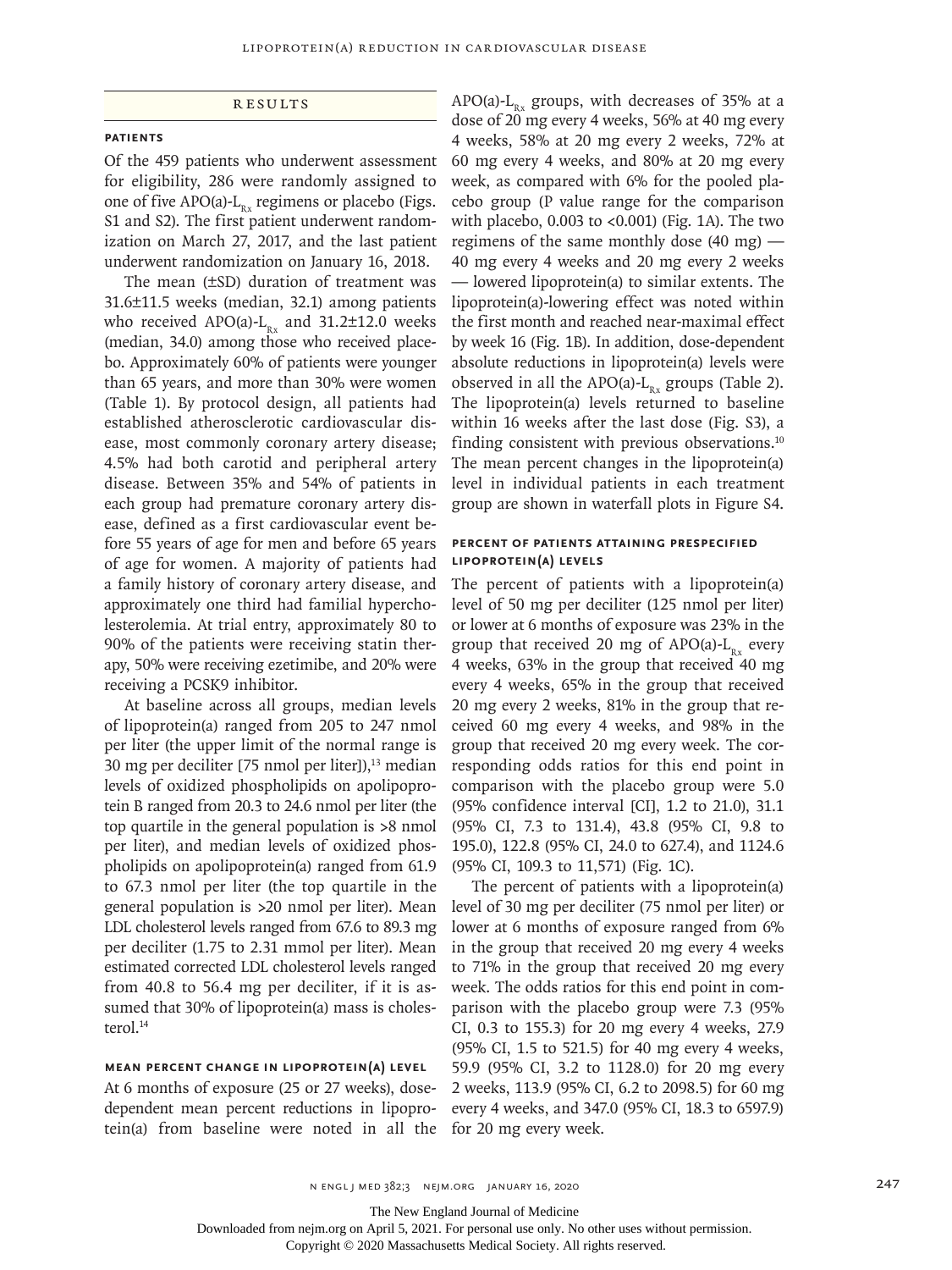| Table 1. Demographic, Clinical, and Laboratory Characteristics of the Patients at Baseline.* |                                 |                                   |                                 |                                   |                                             |                       |                        |
|----------------------------------------------------------------------------------------------|---------------------------------|-----------------------------------|---------------------------------|-----------------------------------|---------------------------------------------|-----------------------|------------------------|
| Characteristic                                                                               |                                 |                                   | APO(a)-L <sub>Rx</sub>          |                                   |                                             |                       | Pooled Placebo<br>(47) |
|                                                                                              | 20 mg<br>Every 4 Wk<br>$(N=48)$ | 40 mg<br>Every 4 Wk<br>$(N = 48)$ | 20 mg<br>Every 2 Wk<br>$(N=48)$ | 60 mg<br>Every 4 Wk<br>$(N = 47)$ | Every Wk<br>$(N = 48)$<br>$20 \, \text{mg}$ | $(N = 239)$<br>Pooled |                        |
| $Age - yr$                                                                                   | $60.0 + 9.6$                    | $61.3 + 10.6$                     | $57.9 + 11.5$                   | $62.2 + 9.7$                      | $58.9 + 8.0$                                | $60.1 + 10.0$         | $59.9 \pm 10.5$        |
| Age <65 yr — no. $(%)$                                                                       | 32 (67)                         | 28 (58)                           | 30 (62)                         | 25(53)                            | 35 (73)                                     | 150 (63)              | 28 (60)                |
| Age <50 yr - no. (%)                                                                         | $(61)$ $6$                      | $8(17)$                           | 15 (31)                         | 6(13)                             | (61)                                        | 47 (20)               | 11(23)                 |
| Female sex - no. (%)                                                                         | 19 (40)                         | 12(25)                            | 17 (35)                         | 14(30)                            | 20 (42)                                     | 82 (34)               | 15 (32)                |
| White race - no./total no. (%);                                                              | 44 (92)                         | 45 (94)                           | 47 (98)                         | 47 (100)                          | 47 (98)                                     | 230 (96)              | 46 (98)                |
| Cardiovascular risk factors - no. (%)                                                        |                                 |                                   |                                 |                                   |                                             |                       |                        |
| Hypertension                                                                                 | 28 (58)                         | 35 (73)                           | 34 (71)                         | 31 (66)                           | 25 (52)                                     | 153 (64)              | 30 (64)                |
| Type 2 diabetes                                                                              | 7(15)                           | 8(17)                             | 5(10)                           | (6)                               | 6 (12)                                      | 30(13)                | 10(21)                 |
| Family history of coronary artery disease                                                    | 34 (71)                         | 31 (65)                           | 33 (69)                         | 29 (62)                           | 34 (71)                                     | 161 (67)              | 37 (79)                |
| Familial hypercholesterolemia                                                                | 13(27)                          | 14 (29)                           | 13(27)                          | 10(21)                            | 15 (31)                                     | 65 (27)               | 16 (34)                |
| Current smoker                                                                               | $8(17)$                         | 4(8)                              | 2(4)                            | 2(4)                              | 4(8)                                        | 20(8)                 | 1(2)                   |
| Body-mass index;                                                                             | $29.0 + 4.5$ ]                  | $27.2 + 3.52$                     | $28.7 + 4.18$                   | $28.5 \pm 3.96$                   | $28.7 + 4.89$                               | $28.4 + 4.25$         | $27.6 + 4.25$          |
| Coronary artery disease - no. (%)                                                            | 44 (92)                         | 45 (94)                           | 45 (94)                         | 46 (98)                           | 44 (92)                                     | 224 (94)              | 45 (96)                |
| Premature coronary artery diseases                                                           | 21 (44)                         | 26 (54)                           | 17(35)                          | 18 (38)                           | 23(48)                                      | 105 (44)              | 22 (47)                |
| Myocardial infarction                                                                        | 25 (52)                         | 25 (52)                           | 31 (65)                         | 20(43)                            | 27 (56)                                     | 128 (54)              | 27 (57)                |
| Carotid artery disease - no. (%)                                                             | 13 (27)                         | 12(25)                            | 10(21)                          | 11 (23)                           | 14 (29)                                     | 60 (25)               | $(61)$ $6$             |
| Peripheral artery disease — no. (%)                                                          | $(61)$ $6$                      | 10(21)                            | 4(8)                            | $1\ (2)$                          | 5(10)                                       | 29 (12)               | $(6)$ $\pm$            |
| Stroke or TIA - no. (%)                                                                      | 6(12)                           | 6(12)                             | 7(15)                           | (6)                               | 5(10)                                       | 28 (12)               | 8(17)                  |
| Aortic-valve stenosis of grade 2 or higher - no.<br>(%)                                      | 5(10)                           | 3(6)                              | 3(6)                            | $1\ (2)$                          | 3(6)                                        | 15 (6)                | 2(4)                   |
| History of lipoprotein apheresis - no. (%)                                                   | $1(2)$                          | 2(4)                              | 2(4)                            | $1(2)$                            | 2(4)                                        | 8(3)                  | 2(4)                   |

248 n engl j med 382;3 nejm.org January 16, 2020

The New England Journal of Medicine

Downloaded from nejm.org on April 5, 2021. For personal use only. No other uses without permission.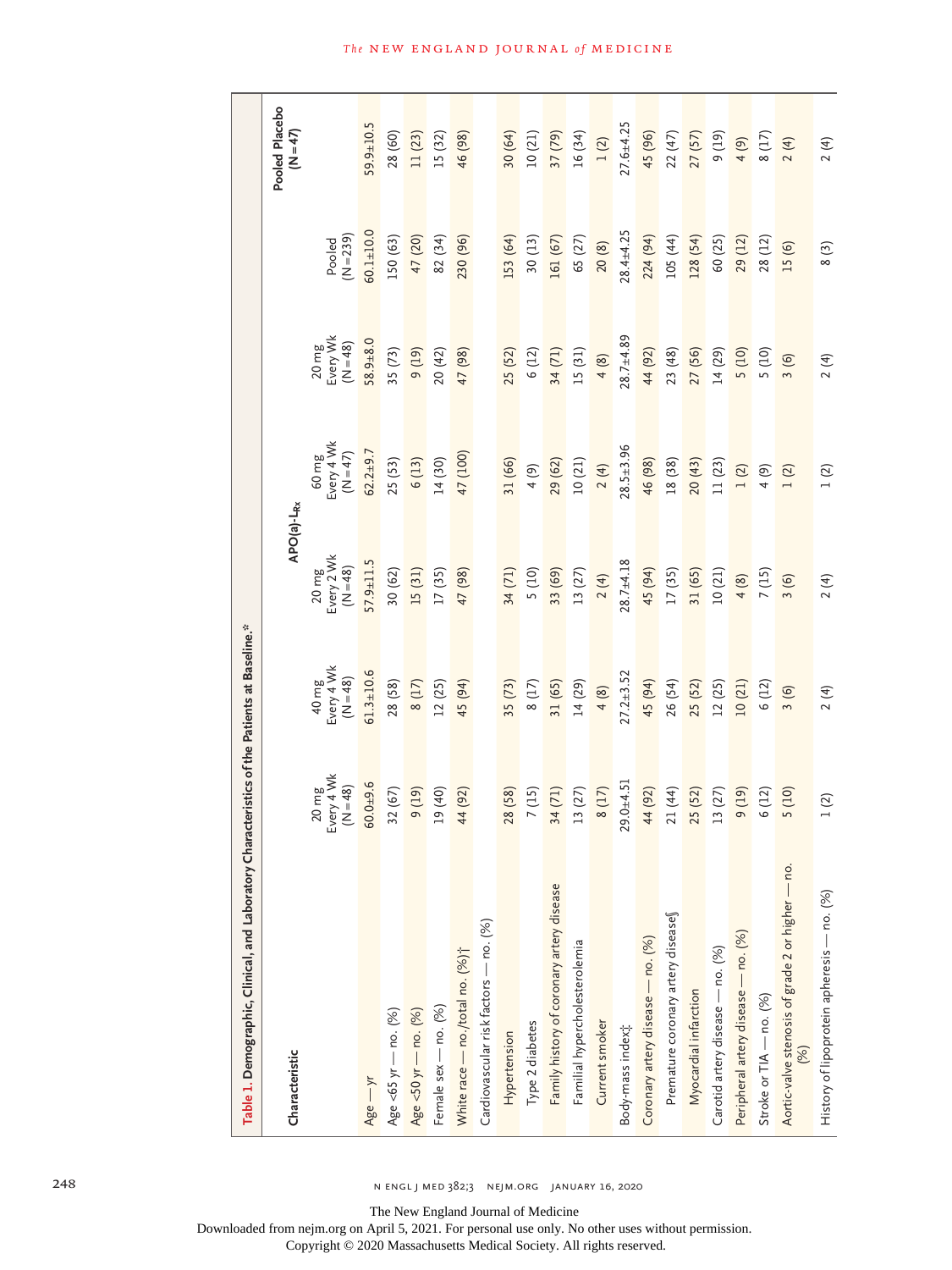| Lipid-lowering therapy — no. (%)                                                                                                                                                                                                                                                                                                                                                                                                                                 |                          |                            |                                                                                                                                              |                            |                            |                            |                            |
|------------------------------------------------------------------------------------------------------------------------------------------------------------------------------------------------------------------------------------------------------------------------------------------------------------------------------------------------------------------------------------------------------------------------------------------------------------------|--------------------------|----------------------------|----------------------------------------------------------------------------------------------------------------------------------------------|----------------------------|----------------------------|----------------------------|----------------------------|
| Statin therapy                                                                                                                                                                                                                                                                                                                                                                                                                                                   | 42 (88)                  | 44 (92)                    | 43 (90)                                                                                                                                      | 44 (94)                    | 44 (92)                    | 217 (91)                   | 39 (83)                    |
| High intensity                                                                                                                                                                                                                                                                                                                                                                                                                                                   | 36 (75)                  | 31 (65)                    | 30 (62)                                                                                                                                      | 37 (79)                    | 32 (67)                    | 166 (69)                   | 32 (68)                    |
| Moderate or low intensity                                                                                                                                                                                                                                                                                                                                                                                                                                        | 6 (12)                   | 13(27)                     | 13 (27)                                                                                                                                      | 7(15)                      | 12(25)                     | 51 (21)                    | 7(15)                      |
| Ezetimibe                                                                                                                                                                                                                                                                                                                                                                                                                                                        | 25 (52)                  | 25 (52)                    | 23 (48)                                                                                                                                      | 19 (40)                    | 23 (48)                    | 115 (48)                   | 23 (49)                    |
| PCSK9 inhibitor                                                                                                                                                                                                                                                                                                                                                                                                                                                  | 8(17)                    | 11(23)                     | (19)                                                                                                                                         | 10(21)                     | 13(27)                     | 51 (21)                    | 10(21)                     |
| Platelet aggregation inhibitors — no. (%)                                                                                                                                                                                                                                                                                                                                                                                                                        | 47 (98)                  | 47 (98)                    | 46 (96)                                                                                                                                      | 47 (100)                   | 48 (100)                   | 235 (98)                   | 43 (91)                    |
| Median lipoprotein(a) level (IQR) — nmol/liter                                                                                                                                                                                                                                                                                                                                                                                                                   | $179.2 - 300.8$<br>246.6 | $(176.5 - 283.3)$<br>220.0 | $(183.7 - 298.4)$<br>238.2                                                                                                                   | $(163.8 - 286.5)$<br>204.5 | $(193.1 - 275.3)$<br>233.7 | $(177.2 - 286.9)$<br>224.3 | $(194.9 - 317.7)$<br>231.6 |
| Median OxPL-apoB level (IQR) — nmol/liter                                                                                                                                                                                                                                                                                                                                                                                                                        | $(18.1 - 33.1)$<br>24.6  | $(16.2 - 32.5)$<br>23.1    | $(17.9 - 29.2)$<br>23.9                                                                                                                      | $(16.6 - 28.5)$<br>20.3    | $(17.2 - 30.7)$<br>23.7    | $(17.4 - 30.5)$<br>23.3    | $(17.2 - 31.5)$<br>21.2    |
| Median OxPL-apo(a) level (IQR) — nmol/liter                                                                                                                                                                                                                                                                                                                                                                                                                      | $(57.8 - 75.0)$<br>66.3  | $(56.6 - 71.9)$<br>65.9    | $(60.8 - 73.2)$<br>67.3                                                                                                                      | $(53.4 - 72.7)$<br>61.9    | $(60.0 - 74.6)$<br>67.1    | $(58.6 - 73.8)$<br>65.8    | $(59.6 - 76.5)$<br>69.2    |
| Total cholesterol level - mg/dl                                                                                                                                                                                                                                                                                                                                                                                                                                  | $166.0 + 38.6$           | $154.4 \pm 52.1$           | $146.7 + 36.3$                                                                                                                               | $142.9 + 32.4$             | $154.4 + 34.7$             | $154.4 \pm 39.8$           | $154.4 \pm 33.6$           |
| LDL cholesterol level - mg/dl                                                                                                                                                                                                                                                                                                                                                                                                                                    | $89.3 + 37.1$            | $77.4 + 39.5$              | 74.4±28.8                                                                                                                                    | $67.6 \pm 28.3$            | $76.1 + 28.4$              | $77.0 + 33.3$              | 79.4±29.2                  |
| Estimated LDL-Ccorr — mg/dl                                                                                                                                                                                                                                                                                                                                                                                                                                      | 56.4±39.5                | $49.8 + 39.1$              | $45.2 \pm 27.6$                                                                                                                              | $40.8 + 28.3$              | $46.7 \pm 30.1$            | $47.8 + 33.5$              | $47.6 \pm 30.1$            |
| Apolipoprotein B level - mg/dl                                                                                                                                                                                                                                                                                                                                                                                                                                   | $80.7 \pm 23.6$          | $71.9 \pm 23.4$            | 69.3±19.8                                                                                                                                    | $68.5 \pm 18.8$            | $70.6 + 19.2$              | $72.2 \pm 21.3$            | $73.8 \pm 16.9$            |
| HDL cholesterol level - mg/dl                                                                                                                                                                                                                                                                                                                                                                                                                                    | $54.1 \pm 15.5$          | $54.1 \pm 19.3$            | 54.1±19.3                                                                                                                                    | $50.3 + 11.6$              | $58.0 + 19.3$              | 54.1±19.3                  | $50.3 \pm 19.3$            |
| Median triglyceride level (IQR) — mg/dl                                                                                                                                                                                                                                                                                                                                                                                                                          | $97(44 - 230)$           | $97(35 - 283)$             | $106(35 - 204)$                                                                                                                              | $106(53 - 567)$            | 89 (35-266)                | 97 (35-567)                | $106(35 - 576)$            |
| hsCRP level - mg/liter                                                                                                                                                                                                                                                                                                                                                                                                                                           | $2.9 + 5.3$              | $2.3 + 4.5$                | $1.6 + 2.5$                                                                                                                                  | $2.0 + 2.5$                | $2.2 + 4.4$                | $2.2 + 4.0$                | $2.4 + 4.4$                |
| by 0.02586. To convert the values for triglycerides to millimoles per liter, multiply by 0.01129. HDL denotes high-density lipoprotein, hsCRP high-sensitivity C-reactive protein, IQR inter-<br>quartile range, LDL low-density lipoprotein, OxPL-apoB oxidized phospholipids on apolipoprotein B, OxPL-apo(a) oxidized phospholipids on apolipoprotein(a), and TIA transient isch-<br>$*$ Plus-minus values are means $\pm$ SD. To convert th<br>$\frac{1}{2}$ |                          |                            | e values for lipoprotein(a) to nanomoles per liter, multiply by 2.5. To convert the values for cholesterol to millimoles per liter, multiply |                            |                            |                            |                            |

emic attack. emic attack.

l,

Race was reported by the patient.

Body-mass index is the weight in kilograms divided by the square of the height in meters.

†‡§Premature coronary artery disease was defined as disease that occurred before the age of 55 years in men and before the age of 65 years in women.

¶This category includes patients who were not treated with statins. The LDL cholesterol level corrected for lipoprotein(a) (LDL-Ccorr) was calculated as the LDL cholesterol level minus the lipoprotein(a) mass multiplied by 0.3.

The New England Journal of Medicine

Downloaded from nejm.org on April 5, 2021. For personal use only. No other uses without permission.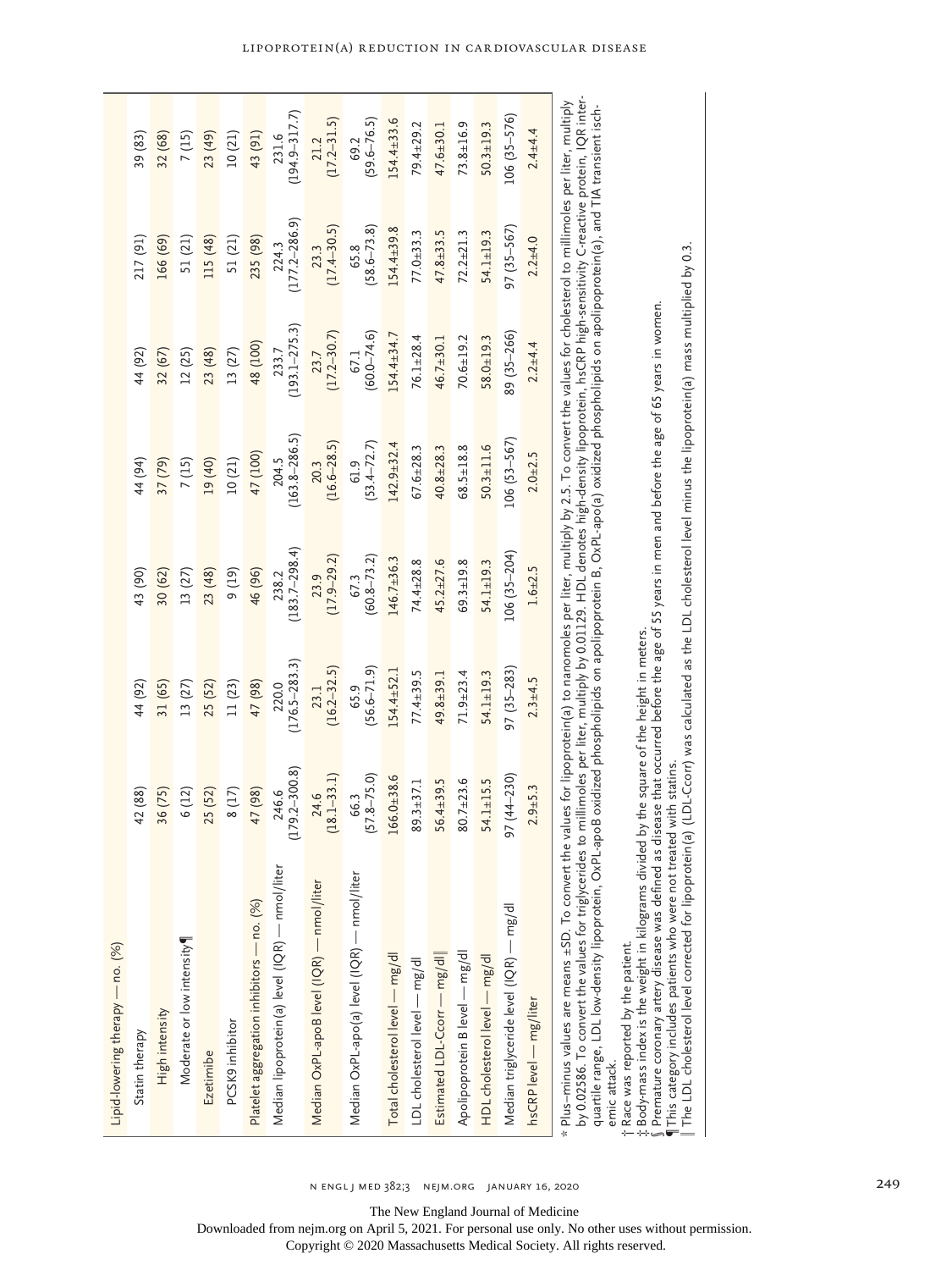



### **Other Prespecified Measures**

At 6 months of exposure, we observed mean reductions in levels of oxidized phospholipids on apolipoprotein B and levels of oxidized phospholipids on apolipoprotein(a) in all APO(a)- $L_{p}$ . groups. The mean percent reductions in oxidized phospholipids on apolipoprotein B were 37% at a dose of 20 mg every 4 weeks, 57% at 40 mg every 4 weeks, 64% at 20 mg every 2 weeks, 79% at 60 mg every 4 weeks, and 88% at 20 mg every week, as compared with a 14% increase in the placebo group. The ratios of geometric mean reductions from baseline  $(APO(a)-L_n$ :placebo) were 0.55 (95% CI, 0.38 to 0.81), 0.37 (95% CI, 0.26 to 0.54), 0.32 (95% CI, 0.22 to 0.46), 0.18 (95% CI, 0.13 to 0.27), and 0.11 (95% CI, 0.07 to 0.16) in the groups that received 20 mg every 4 weeks, 40 mg every 4 weeks, 20 mg every 2 weeks, 60 mg every 4 weeks, and 20 mg every week, respectively. (A ratio of geometric means of  $\lt 1$  indicates a larger reduction from baseline in the APO(a)- $L_{Rx}$ group than in the placebo group.)

The mean percent reductions in oxidized phospholipids on apolipoprotein(a) were 28% at a dose of 20 mg every 4 weeks, 49% at 40 mg every 4 weeks, 45% at 20 mg every 2 weeks, 63% at 60 mg every 4 weeks, and 70% at 20 mg every week, as compared with a 20% decrease in the placebo group. The ratios of the geometric mean reductions from baseline  $(APO(a)-L_{n}$ :placebo) were 0.91 (95% CI, 0.68 to 1.21), 0.64 (95% CI, 0.48 to 0.86), 0.69 (95% CI, 0.52 to 0.92), 0.46 (95% CI, 0.35 to 0.62), and 0.38 (95% CI, 0.28 to 0.51) for 20 mg every 4 weeks, 40 mg every 4 weeks, 20 mg every 2 weeks, 60 mg every

The New England Journal of Medicine

Downloaded from nejm.org on April 5, 2021. For personal use only. No other uses without permission.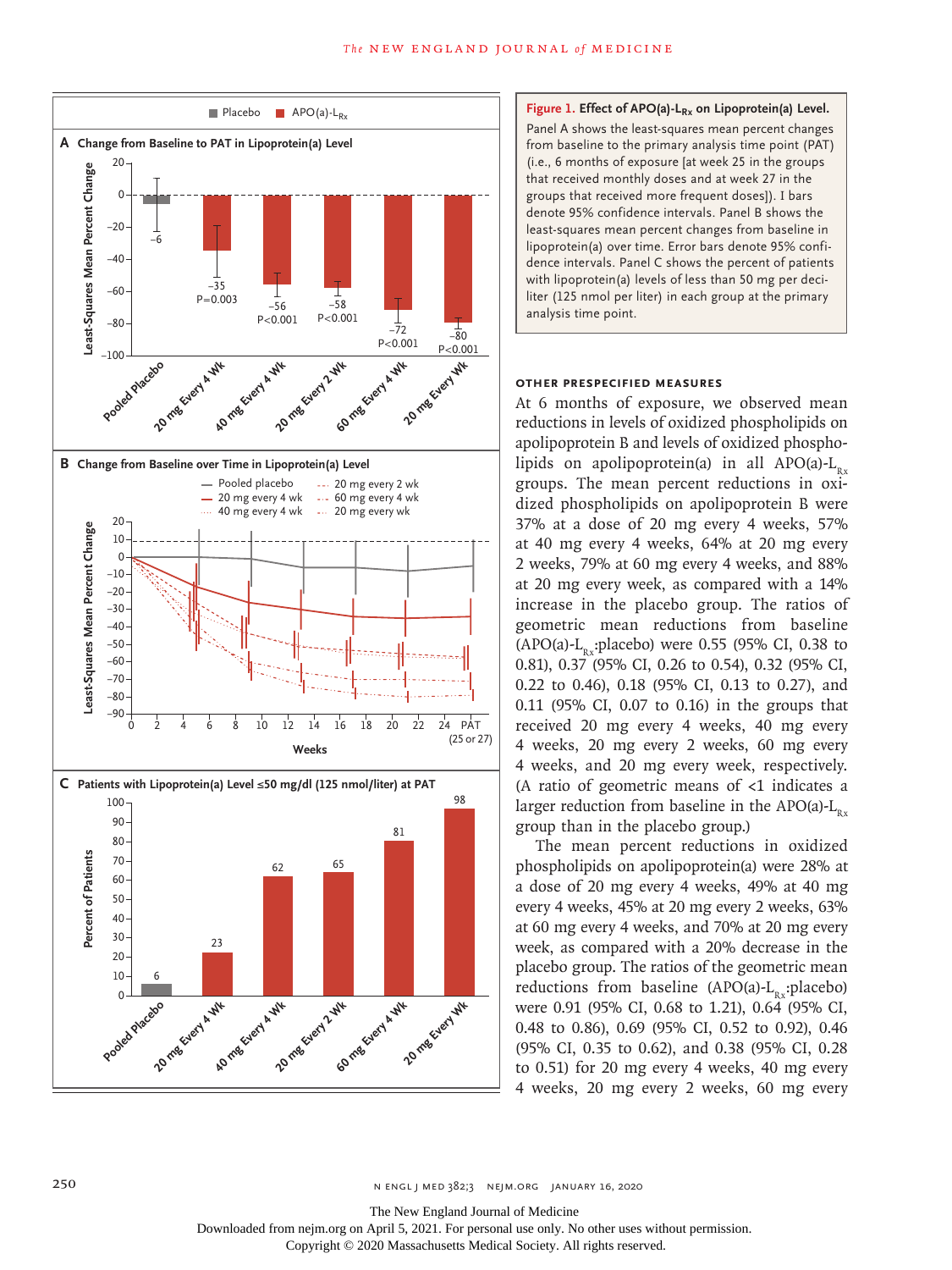| Table 2. Absolute Change from Baseline at 6 Months of Exposure.* |                                        |                                             |                                              |                                             |                                            |                              |
|------------------------------------------------------------------|----------------------------------------|---------------------------------------------|----------------------------------------------|---------------------------------------------|--------------------------------------------|------------------------------|
| Measure                                                          |                                        |                                             | $APO(a)-L_{Rx}$                              |                                             |                                            | Pooled Placebo<br>$(N = 47)$ |
|                                                                  | $20 \, mg$<br>Every 4 Wk<br>$(N = 48)$ | $40 \text{ mg}$<br>Every 4 Wk<br>$(N = 48)$ | 20 <sub>mg</sub><br>Every 2 Wk<br>$(N = 48)$ | $60 \text{ mg}$<br>Every 4 Wk<br>$(N = 47)$ | 20 <sub>mg</sub><br>Every Wk<br>$(N = 48)$ |                              |
| $Lipoprotein(a)$ – nmol/liter                                    | $-95.9+94.4$                           | $-116.9+71.7$                               | $-130.3+66.1$                                | $-149.5+67.4$                               | $-187.8+80.3$                              | $-15.2 \pm 34.6$             |
| Lipoprotein(a) — mg/dl                                           | $-38.4 \pm 7.7$                        | $-46.8 \pm 28.7$                            | $-52.1 \pm 26.4$                             | $-59.8+27.0$                                | $-75.1 \pm 32.1$                           | $-6.1 \pm 13.8$              |
| $OxPL$ -apo $B$ - nmol/liter                                     | $-8.0 \pm 10.3$                        | $-11.3 \pm 11.0$                            | $-12.2+7.9$                                  | $-14.9 \pm 10.3$                            | $-20.1 \pm 8.5$                            | $3.7 \pm 8.1$                |
| $OxPL$ -apo(a) — nmol/liter                                      | $-16.8 \pm 14.3$                       | $-24.5+20.1$                                | $-25.9 \pm 17.2$                             | $-33.3 \pm 16.8$                            | $-41.6 \pm 16.5$                           | $-12.3 + 14.7$               |
| LDL cholesterol - mg/dl                                          | $-5.6 \pm 27.4$                        | $-13.5 \pm 30.1$                            | $-13.2 \pm 19.8$                             | $-8.2 \pm 17.3$                             | $-16.4 \pm 14.8$                           | $-1.2 \pm 17.8$              |
| Apolipoprotein B - mg/dl                                         | $-2.2 \pm 17.4$                        | $-8.3 \pm 18.2$                             | $-6.3 \pm 11.6$                              | $-3.9 \pm 13.5$                             | $-10.9 + 10.9$                             | $0.6 \pm 12.0$               |
| Total cholesterol - mg/dl                                        | $-3.9 \pm 32.1$                        | $-11.6+32.1$                                | $-11.6+24.4$                                 | $-3.9 \pm 23.2$                             | $-11.6+20.9$                               | $-3.9 \pm 21.3$              |
| HDL cholesterol - mg/dl                                          | $0.0 + 6.2$                            | $0.0 + 9.7$                                 | $3.7 + 8.9$                                  | $3.7 \pm 11.6$                              | $3.7 + 10.1$                               | $0.0 + 6.6$                  |
| Triglycerides - mg/dl                                            | $-8.9 \pm 32.8$                        | $-8.9 \pm 31.0$                             | $0.0 + 52.3$                                 | $0.0 + 50.5$                                | $-8.9 + 41.6$                              | $0.0 + 51.4$                 |
| $hsCRP$ - mg/liter                                               | $-0.9 + 4.24$                          | $-0.7+4.24$                                 | $-0.3 + 2.84$                                | $-0.5 \pm 2.22$                             | $-0.1 + 6.30$                              | $-0.8 + 5.13$                |

\* Plus–minus values are means ±SD. The primary analysis time point was at 6 months of exposure: week 25 in the groups that received monthly doses and week 27 in the groups that received more frequent doses. To convert the values for cholesterol to millimoles per liter, multiply by 0.02586. To convert the values for triglycerides to millimoles per liter, multiply by 0.01129.

4 weeks, and 20 mg every week, respectively (Table 2 and Fig. S5A and S5B). We found mean reductions from baseline to 6 months in apolipoprotein B levels (ideal levels are <80 mg per deciliter in high-risk patients) and in laboratorymeasured LDL cholesterol levels in all treatment groups (Table 2 and Fig. S5C and S5D). Waterfall plots of individual patients' percent changes from baseline in levels of oxidized phospholipids on apolipoprotein B, oxidized phospholipids on apolipoprotein(a), apolipoprotein B, and LDL cholesterol are shown in Figures S6 through S9.

#### **Safety Analyses**

Adverse events occurred in 90% of patients receiving APO(a)- $L_{R_x}$  and in 83% of those receiving placebo during the treatment period; most of the events were mild or moderate (Table 3). Serious adverse events occurred in 10% of the patients receiving APO(a)- $L_{Rx}$  and in 2% of those receiving placebo. Neither the overall incidence of adverse events nor the incidence of serious adverse events showed a dose-dependent pattern (Table 3). Overall, 5% of patients who received APO(a)- $L_{Rx}$  and 4% of those who received placebo discontinued participation in the trial owing to adverse events. The most frequent adverse events leading to discontinuation among patients who received APO(a)- $L_{R_x}$  were myalgia or arthralgia or postinjection general discomfort (malaise). No patients discontinued participation for protocol-defined reasons. Injection-site reactions, the most frequently reported adverse event, occurred in 27% of the patients who received APO(a)- $L_{Rx}$  and in 6% of those who received placebo during the trial. Approximately 7% of injections were associated with injection-site reactions irrespective of the dose or regimen (Table 3). These reactions were mostly mild, and the most common was erythema (26%). One patient discontinued treatment with  $APO(a)-L_{p}$  because of injection-site reactions.

Other adverse events that occurred in more than 10% of patients who received APO(a)- $L_{p.x}$ and were more frequent than in the placebo group were urinary tract infection (13% vs. 6%), myalgia (12% vs. 11%), and headache (11% vs. 8%). The incidence of influenza-like symptoms was similar in the APO(a)- $L_{Rx}$  group and the placebo group (7% and 6%, respectively). Plateletcount monitoring that was conducted every 2 weeks did not reveal a dose- or time-dependent effect of  $APO(a)-L_n$ , and no patient had a platelet count lower than 100,000 per cubic millimeter (Table 3

The New England Journal of Medicine

Downloaded from nejm.org on April 5, 2021. For personal use only. No other uses without permission.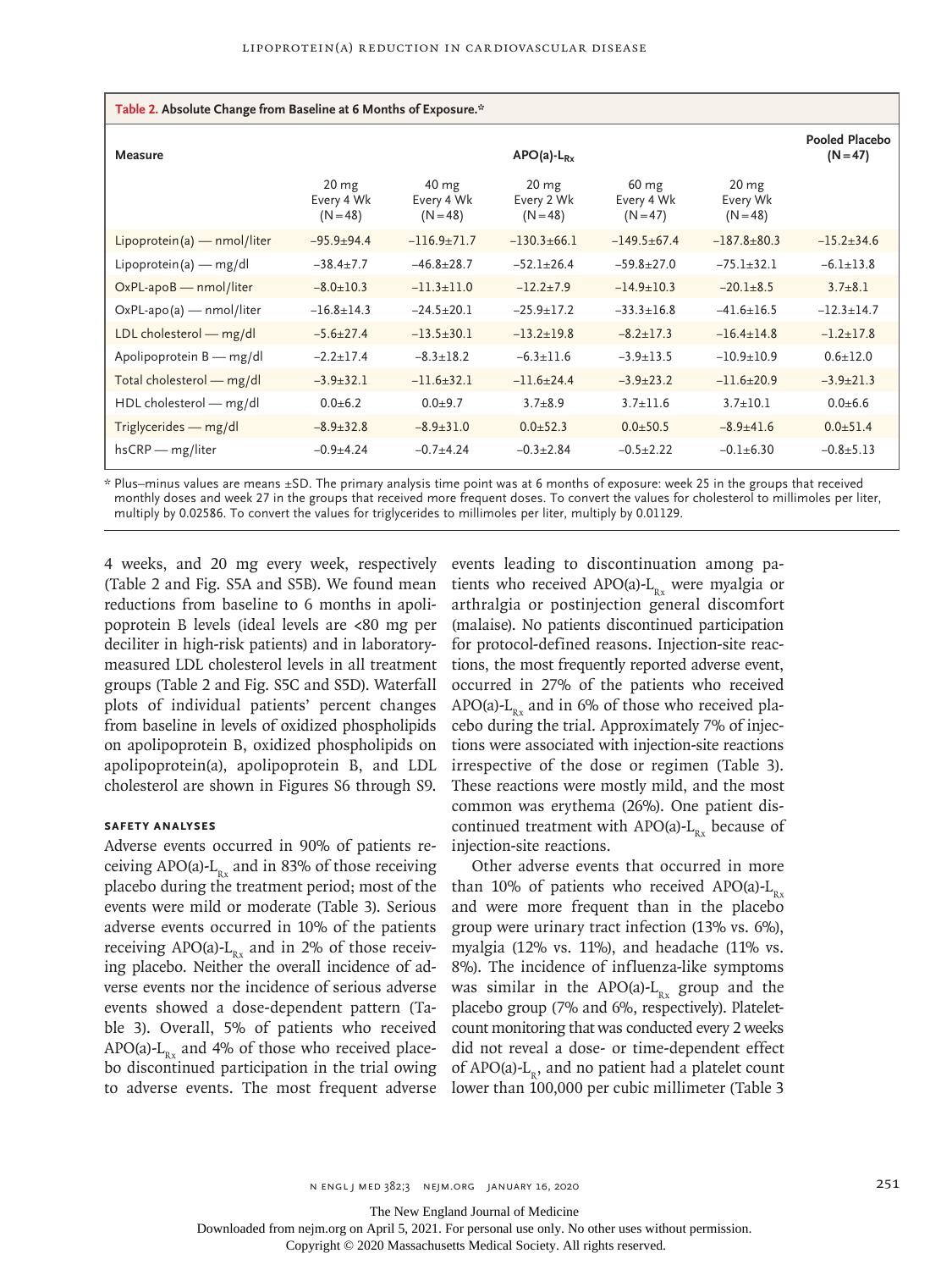| Event or Measurement                                                            |                                                    |                                                           | APO(a)-L <sub>Rx</sub>                                 |                                                   |                                                         | Pooled Placebo<br>$(N = 47)$                    |
|---------------------------------------------------------------------------------|----------------------------------------------------|-----------------------------------------------------------|--------------------------------------------------------|---------------------------------------------------|---------------------------------------------------------|-------------------------------------------------|
|                                                                                 |                                                    | 20 mg Every 4 Wk 40 mg Every 4 Wk<br>(N = 48)<br>(N = 48) | $20 \text{ mg}$ Every 2 Wk<br>(N = 48)                 | 60 mg Every 4 Wk<br>$(N=47)$                      | 20 mg Every Wk<br>(N=48)                                |                                                 |
| Adverse events                                                                  |                                                    |                                                           |                                                        |                                                   |                                                         |                                                 |
| Any adverse event - no. of patients (%)                                         | 46 (96)                                            | 42 (88)                                                   | 41 (85)                                                | 43 (91)                                           | 42 (88)                                                 | 39 (83)                                         |
| Mild                                                                            | 26 (54)                                            | 21 (44)                                                   | 25 (52)                                                | 18 (38)                                           | 21 (44)                                                 | 22 (47)                                         |
| Moderate                                                                        | 14 (29)                                            | 18 (38)                                                   | 14 (29)                                                | 20(43)                                            | 19 (40)                                                 | 15 (32)                                         |
| Severe                                                                          | 6(12)                                              |                                                           |                                                        | $\frac{5(11)}{6(13)}$                             | $\begin{pmatrix} 4 \\ 3 \\ 6 \end{pmatrix}$             |                                                 |
| Serious adverse event - no. of patients (%)                                     | 6(12)                                              | $\frac{3(6)}{7(15)}$                                      |                                                        |                                                   |                                                         |                                                 |
| Adverse event leading to treatment discontinuation - no. of patients (%)        | 2(4)                                               | $\circ$ $\circ$                                           | $\frac{1}{2}$<br>$\frac{1}{2}$<br>$\frac{1}{2}$<br>$0$ | $\begin{array}{c} 3 & (6) \\ 1 & (2) \end{array}$ |                                                         | $\frac{4}{2}$<br>$\frac{1}{2}$<br>$\frac{4}{2}$ |
| Death — no. of patients (%)                                                     | $\circ$                                            |                                                           |                                                        |                                                   | 6 (12)<br>1 (2)                                         | $\circ$                                         |
| Injection-site reaction - no. of patients (%) ;                                 | 5(10)                                              | 15 (31)                                                   | 11 (23)                                                | 12 (26)                                           | 22 (46)                                                 | 3(6)                                            |
| Injections leading to injection-site reaction — no. of injections/total no. (%) | $6/393$ $(1.5)$                                    | 6/438(8.2)                                                | 9/819 (7.2)                                            | $34/396(8.6)$<br>6(13)                            | (26/1495(8.4))                                          | 3/720(0.4)                                      |
| Influenza-like symptoms — no. of patients $(%)$ $\ddagger$                      |                                                    | 4(8)                                                      | 4(8)                                                   |                                                   | 2(4)                                                    | 3(6)                                            |
| Laboratory measurements — no. of patients (%) §                                 |                                                    |                                                           |                                                        |                                                   |                                                         |                                                 |
| Platelet count                                                                  |                                                    |                                                           |                                                        |                                                   |                                                         |                                                 |
| $<$ 140,000/mm <sup>3</sup>                                                     |                                                    | 8(17)                                                     | 3(6)                                                   | 3(6)                                              | 8(17)                                                   |                                                 |
| $<$ 100,000/mm <sup>3</sup>                                                     | $\frac{1}{2}$ 0 0                                  | $\circ$                                                   | $\circ$                                                | $\circ$                                           |                                                         | $\begin{array}{c} 7 \ (15) \\ 0 \end{array}$    |
| ALT level >3x ULN                                                               |                                                    | $\circ$                                                   | $\circ$                                                | $\circ$                                           | $\circ$                                                 | $\circ$                                         |
| AST level >3x ULN                                                               | $\circ$                                            | $\circ$                                                   | $\frac{2}{1}$ o                                        | $\circ$                                           | $\circ$                                                 | $\circ$                                         |
| eGFR decrease of >25% from baseline                                             | $2\frac{4}{1}$<br>$1\frac{2}{1}$<br>$1\frac{2}{1}$ | $\frac{1}{2}$                                             |                                                        | $\frac{2}{10}$                                    | $\begin{array}{c}\n 3 & 6 \\  \hline\n 0\n \end{array}$ | 3(6)                                            |
| eGFR decrease of >40% from baseline                                             |                                                    |                                                           | $\circ$                                                |                                                   |                                                         |                                                 |
| Urine albumin (mg):creatinine $(g)$ ratio >250                                  |                                                    | $\circ$                                                   | $\circ$                                                |                                                   |                                                         |                                                 |
| Urine protein (mg):creatinine (g) ratio >500                                    |                                                    | $\circ$                                                   | $\circ$                                                | $1 (2)$<br>2(4)                                   | $\begin{array}{c} 1 & (2) \\ 1 & (2) \end{array}$       | $\frac{3(6)}{2(4)}$                             |
| 24-hr creatinine clearance decrease of >40% from baseline**                     | $\circ$                                            | 1(2)                                                      | 1(2)                                                   | $\circ$                                           | $\circ$                                                 |                                                 |
| 24-hr creatinine clearance <45 ml/min/1.73 $m^2$                                | $\circ$ $\circ$                                    | $\circ$ $\circ$                                           | $\circ$ $\circ$                                        | $\circ$                                           | $\circ$                                                 | $\circ$ $\circ$                                 |
| 24-hr urine protein >1 g                                                        |                                                    |                                                           |                                                        | $\circ$                                           | $\circ$                                                 |                                                 |

 $\dot{x}$  Category includes any of the following adverse events starting on the day of the injection or the next day: influenza-like illness, chills, myalgia, arthralgia, pyrexia, feeling hot, or a body Category includes any of the following adverse events starting on the day of the injection or the next day: influenza-like illness, chills, myalgia, arthralgia, pyrexia, feeling hot, or a body temperature increase. temperature increase. ‡

Values were confirmed by a second measurement within 1 week. In cases in which a second measurement was not available, the result was considered confirmed. Values were confirmed by a second measurement within 1 week. In cases in which a second measurement was not available, the result was considered confirmed.

Category includes patients who had two occurrences of the platelet count. Category includes patients who had two occurrences of the platelet count. ¶

§

 $\parallel$  The estimated glomerular filtration rate (eGFR) was calculated with the Chronic Kidney Disease Epidemiology Collaboration formula.

The estimated glomerular filtration rate (eGFR) was calculated with the Chronic Kidney Disease Epidemiology Collaboration formula.<br>This event was due to prerenal causes in the patient who received 40 mg every 4 weeks and w  $^{**}$  This event was due to prerenal causes in the patient who received 40 mg every 4 weeks and was due to incomplete 24-hr urine collection in the patient who received 20 mg every 2 weeks. ķ

252 n engl j med 382;3 nejm.org January 16, 2020

The New England Journal of Medicine

Downloaded from nejm.org on April 5, 2021. For personal use only. No other uses without permission.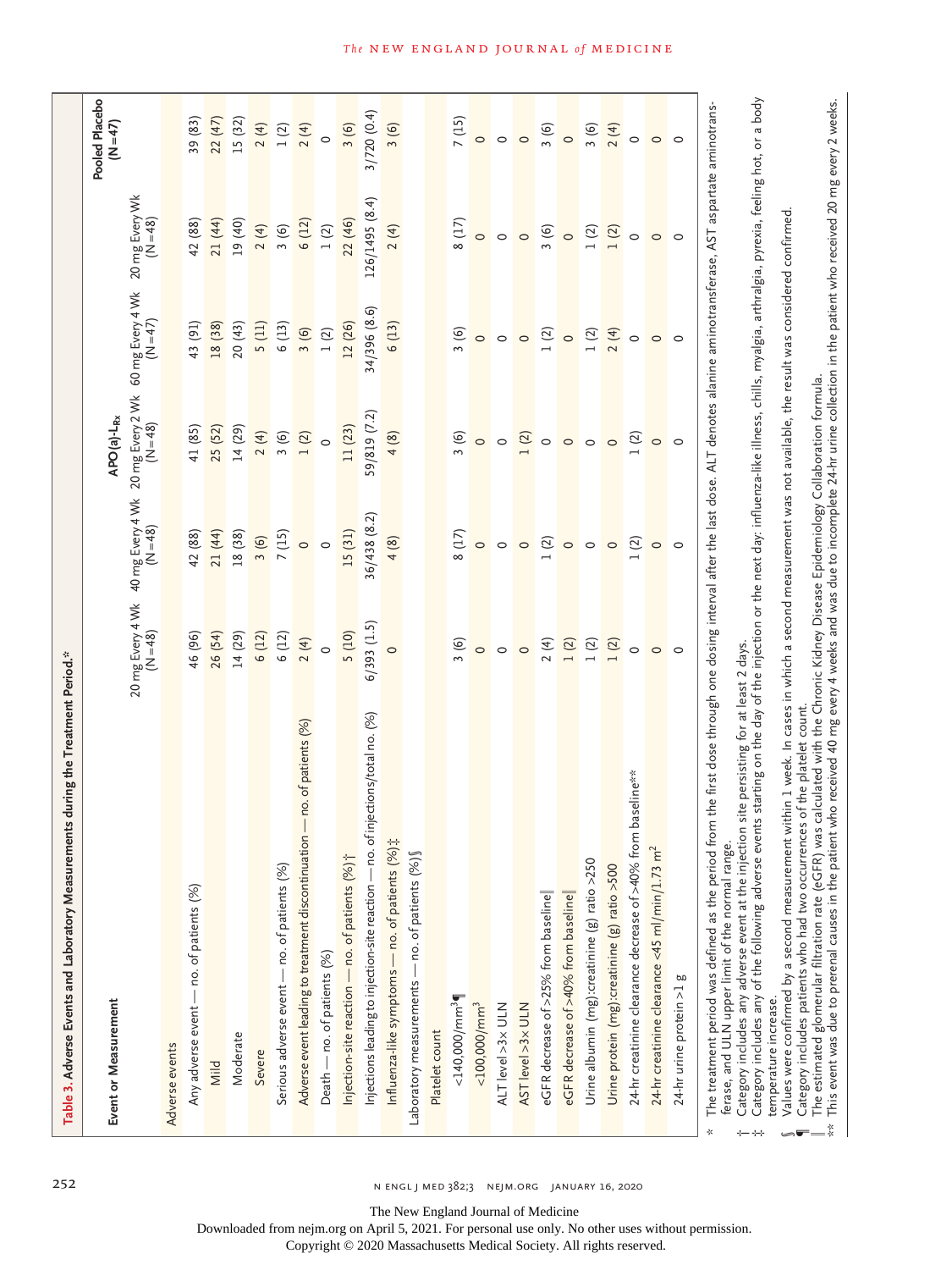and Fig. S10). No patient had liver or renal toxic effects that met the predetermined thresholds for treatment discontinuation. There were no clinically significant changes in other laboratory measures (including coagulation panel), vital signs, or electrocardiographic measures. Highsensitivity C-reactive protein (CRP) levels were measured as a safety outcome to gauge potential proinflammatory effects of  $APO(a)-L_{p}$ . Baseline high-sensitivity CRP levels were between 2 and 3 mg per liter across the groups (Table 1). The absolute mean changes in the high-sensitivity CRP level at 6 months of exposure were −0.9±4.2 mg per liter in the group that received 20 mg every 4 weeks, −0.7±4.2 mg per liter in the group that received 40 mg every 4 weeks, −0.3±2.8 mg per liter in the group that received 20 mg every 2 weeks, −0.5±2.2 mg per liter in the group that received 60 mg every 4 weeks, and −0.1±6.3 mg per liter in the group that received 20 mg every week, as compared with −0.8±5.2 mg per liter in the pooled placebo group.

Two deaths occurred during the trial, both in patients receiving APO(a)- $L_{p,r}$ . One patient in the group that received 60 mg every 4 weeks died in a road traffic accident, and one patient in the group that received 20 mg every week committed suicide as a result of depression.

# Discussion

 $APO(a)-L<sub>n</sub>$ , treatment resulted in dose-dependent reductions in lipoprotein(a) levels in patients with cardiovascular disease; these reductions were significant at all doses studied, with a mean 80% reduction at the highest dose (20 mg weekly). At the highest cumulative dose regimen, which was equivalent to 80 mg monthly, 98% of patients attained a lipoprotein(a) level of 50 mg per deciliter (125 nmol per liter) or lower, a target value supported by European<sup>15</sup> and U.S.<sup>16</sup> guidelines and by empirical data from patients treated with statins.17 We found reductions in levels of oxidized phospholipids on apolipoprotein B and oxidized phospholipids on apolipoprotein(a), both of which are proinflammatory components that are present on lipoprotein(a) and on apolipoprotein(a) and are linked to a higher atherothrombotic risk.18-20 Finally, we noted reductions in LDL cholesterol and apolipoprotein B in patients receiving APO(a)- $L_{Rx}$ , beyond those achieved with aggressive background lipid-lowering therapy.

The patients enrolled in this trial all had established cardiovascular disease, even though two thirds of the patients were under 65 years of age, which is generally younger than is typical in cardiovascular trials. This age profile was consistent with the lipoprotein(a) level being genetically determined and therefore a lifelong risk factor. Other ways in which the patients in the pooled trial population differed from participants in other cardiovascular trials were the relatively high percentages of patients with premature cardiovascular disease (40%) and familial hypercholesterolemia (approximately 30%) and the relatively low body-mass index and likelihood of having type 2 diabetes. That 97% of the patients were white is a limitation of the trial.

Patients with elevated lipoprotein(a) levels often cannot reach very low LDL cholesterol levels even with aggressive LDL-lowering therapy, because lipoprotein(a) cholesterol is comeasured with LDL cholesterol.<sup>21</sup> Consistent with this observation is the fact that, in the current trial, mean LDL cholesterol levels at baseline were approximately 70 to 80 mg per deciliter despite treatment with up to three drugs. In the Further Cardiovascular Outcomes Research with PCSK9 Inhibition in Subjects with Elevated Risk (FOURIER) trial, patients in whom very low LDL cholesterol levels could not be achieved had markedly elevated lipoprotein(a) levels.<sup>22</sup> Most LDL-lowering drugs do not substantially lower lipoprotein(a), and statins often have a neutral or modest lipoprotein(a)-increasing effect.<sup>17,23</sup>

Evidence from studies of primary prevention indicate that elevated lipoprotein(a) levels are associated with an increased atherothrombotic risk — in particular, an increased risk of myocardial infarction.4 The role of lipoprotein(a) in the context of secondary prevention remains controversial. Although meta-analyses have intrinsic limitations, we would note that in a patient-level meta-analysis of statin outcomes trials that included 5751 events and 95,576 person-years at risk, the risk of elevated lipoprotein(a) was almost linearly associated with the risk of cardiovascular disease, and lipoprotein(a) levels greater than 50 mg per deciliter (125 nmol per liter) among patients who were taking statins were associated with significantly higher risk.17 Furthermore, a recent analysis of data from the placebo group in the FOURIER trial showed that higher levels of lipoprotein(a) are associated with

The New England Journal of Medicine

Downloaded from nejm.org on April 5, 2021. For personal use only. No other uses without permission.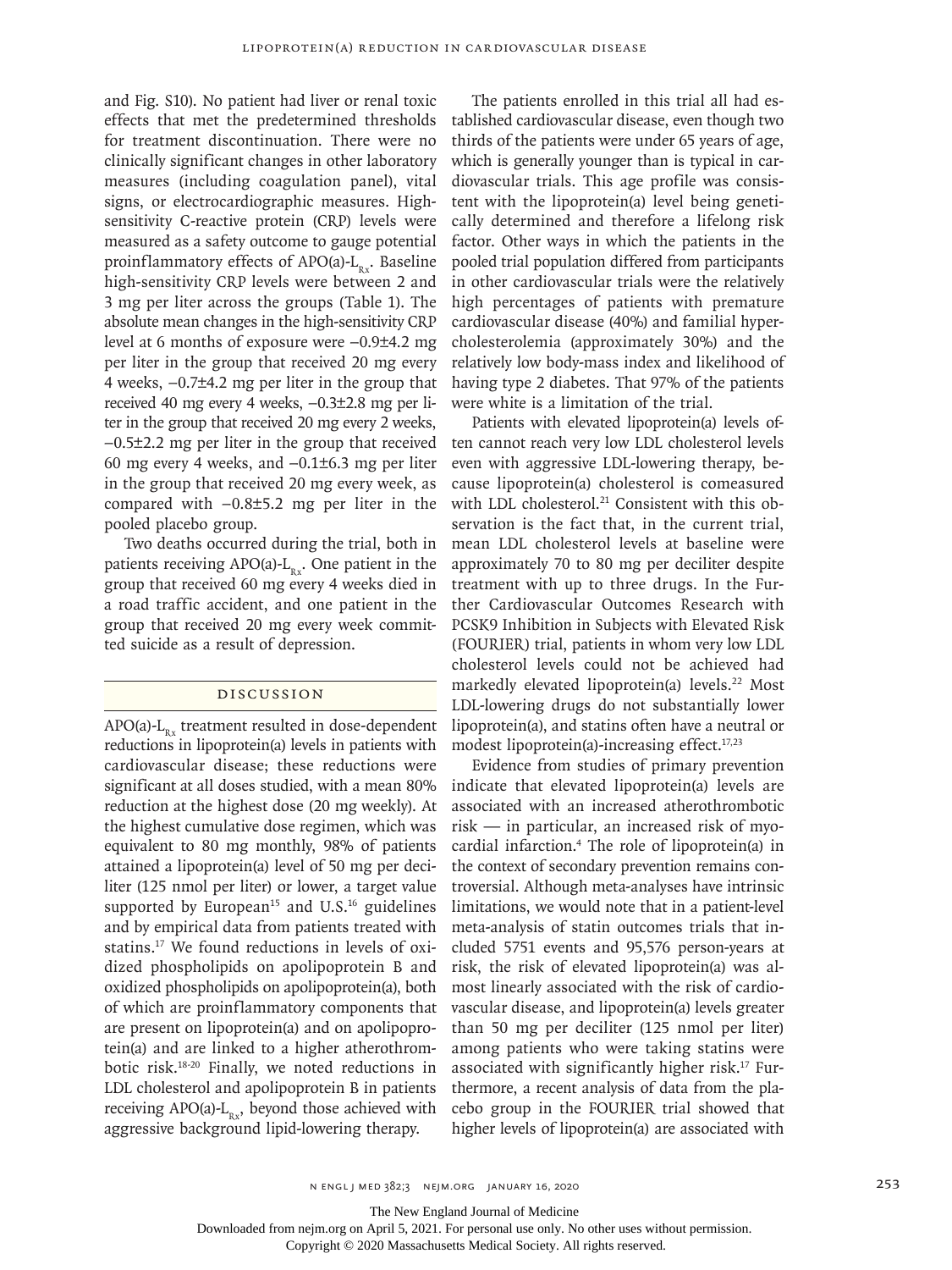an increased risk of cardiovascular events in patients with established cardiovascular disease, irrespective of LDL cholesterol levels.<sup>24</sup>

Among lipoproteins, lipoprotein(a) is the highest-capacity carrier of oxidized phospholipids,<sup>25</sup> which are responsible for many of its proinflammatory effects.26-28 In our trial, dose-dependent reductions were noted in oxidized phospholipids on apolipoprotein B and oxidized phospholipids on apolipoprotein(a) in plasma which, we posit, reflects effects of APO(a)- $L_{n_x}$  on the oxidized phospholipid content of lipoprotein(a). In previous studies, oxidized phospholipids on apolipoprotein B, primarily reflecting the oxidized phospholipid content of lipoprotein(a), predicted first and recurrent myocardial infarction, stroke, and aortic stenosis.18-20

The reduction in LDL cholesterol and apolipoprotein B levels by ASOs targeting *LPA* mRNA, in the presence of aggressive lipid-lowering therapy, has been documented in previous studies.<sup>9,10</sup> Such findings may indicate that, when the synthesis of apolipoprotein(a) is inhibited in the liver, apolipoprotein B lipoproteins — which would otherwise be destined to become lipoprotein(a), with relatively low plasma clearance as a result of weak interactions with the LDL receptor — are converted to LDL particles with relatively strong affinity for the LDL receptor and hence a relatively quick and efficient clearance from the blood.10

We did not observe marked changes in platelet, renal, or liver function, nor a between-group difference in the risk of influenza-like symptoms. The most common adverse events among patients who received APO(a)- $L_{p_{x}}$  were injectionsite reactions, which were generally mild.

Elevated levels of lipoprotein(a) are a cardiovascular risk factor for which no effective pharmacological therapy currently exists. In this trial, we found that APO(a)- $L_{R_x}$  provided potent reductions in levels of lipoprotein(a) in patients with cardiovascular disease.

A data sharing statement provided by the authors is available with the full text of this article at NEJM.org.

Supported by Akcea Therapeutics.

Disclosure forms provided by the authors are available with the full text of this article at NEJM.org.

We thank the following employees of Akcea Therapeutics: Chelsey Jensen and Philip Piscitelli for overseeing the conduct of the trial, Eunju Hurh for critical data analysis, and Victoria Bartlett for project management.

**Appendix**

The authors' affiliations are as follows: the Divisions of Cardiovascular Medicine (S.T.) and Endocrinology and Metabolism (J.L.W.), University of California, San Diego, La Jolla, and Ionis Pharmaceuticals, Carlsbad (S.T., S.X., N.J.V.) — both in California; Akcea Therapeutics, Boston (E.K.-P., J.G., L.O.); Polyclinic for Endocrinology, Diabetes and Preventive Medicine, University of Cologne, Cologne, Germany (I.G.-B.); Montreal Heart Institute, Université de Montréal, Montreal (J.-C.T.); Excel Medical Clinical Trials, Boca Raton, FL (S.J.B.); the Department of Endocrinology and Metabolism, Charité-Universitätsmedizin Berlin, Freie Universität Berlin, Humboldt-Universität Berlin, Berlin Institute of Health, Berlin (E.S.-T.), and the Division of Geriatrics, University Medicine Greifswald, Greifswald (E.S.-T.) — both in Germany; the Center for Preventive Cardiology, Knight Cardiovascular Institute, Oregon Health and Science University, Portland (M.D.S.); the Department of Vascular Medicine, Academic Medical Center, Amsterdam (E.S.S.); the Division of Clinical Pharmacology, Department of Internal Medicine, University of Kansas Medical Center, Kansas City (P.M.M.); and the Department of Clinical Biochemistry and the Copenhagen General Population Study, Herlev and Gentofte Hospital, Copenhagen University Hospital, Herlev (B.G.N.), and the Department of Clinical Medicine, Faculty of Health and Medical Sciences, University of Copenhagen, Copenhagen (B.G.N.) — all in Denmark.

#### **References**

**1.** Berg K. A new serum type system in man — the Lp system. Acta Pathol Microbiol Scand 1963;59:369-82.

**2.** Schmidt K, Noureen A, Kronenberg F, Utermann G. Structure, function, and genetics of lipoprotein (a). J Lipid Res 2016; 57:1339-59.

**3.** Tsimikas S, Fazio S, Ferdinand KC, et al. NHLBI working group recommendations to reduce lipoprotein(a)-mediated risk of cardiovascular disease and aortic stenosis. J Am Coll Cardiol 2018;71:177- 92.

**4.** Nordestgaard BG, Langsted A. Lipoprotein (a) as a cause of cardiovascular disease: insights from epidemiology, genetics, and biology. J Lipid Res 2016;57: 1953-75.

**5.** Emdin CA, Khera AV, Natarajan P, et al. Phenotypic characterization of genetically lowered human lipoprotein(a) levels. J Am Coll Cardiol 2016;68:2761-72. **6.** Crooke ST, Witztum JL, Bennett CF, Baker BF. RNA-targeted therapeutics. Cell Metab 2018;27:714-39.

**7.** Merki E, Graham MJ, Mullick AE, et al. Antisense oligonucleotide directed to human apolipoprotein B-100 reduces lipoprotein(a) levels and oxidized phospholipids on human apolipoprotein B-100 particles in lipoprotein(a) transgenic mice. Circulation 2008;118:743-53.

**8.** Merki E, Graham M, Taleb A, et al. Antisense oligonucleotide lowers plasma levels of apolipoprotein (a) and lipoprotein (a) in transgenic mice. J Am Coll Cardiol 2011;57:1611-21.

**9.** Tsimikas S, Viney NJ, Hughes SG, et al. Antisense therapy targeting apolipoprotein(a): a randomised, double-blind, placebo-controlled phase 1 study. Lancet 2015;386:1472-83.

**10.** Viney NJ, van Capelleveen JC, Geary RS, et al. Antisense oligonucleotides targeting apolipoprotein(a) in people with raised lipoprotein(a): two randomised, double-blind, placebo-controlled, doseranging trials. Lancet 2016;388:2239-53.

254 n engl j med 382;3 nejm.org January 16, 2020

The New England Journal of Medicine

Downloaded from nejm.org on April 5, 2021. For personal use only. No other uses without permission.